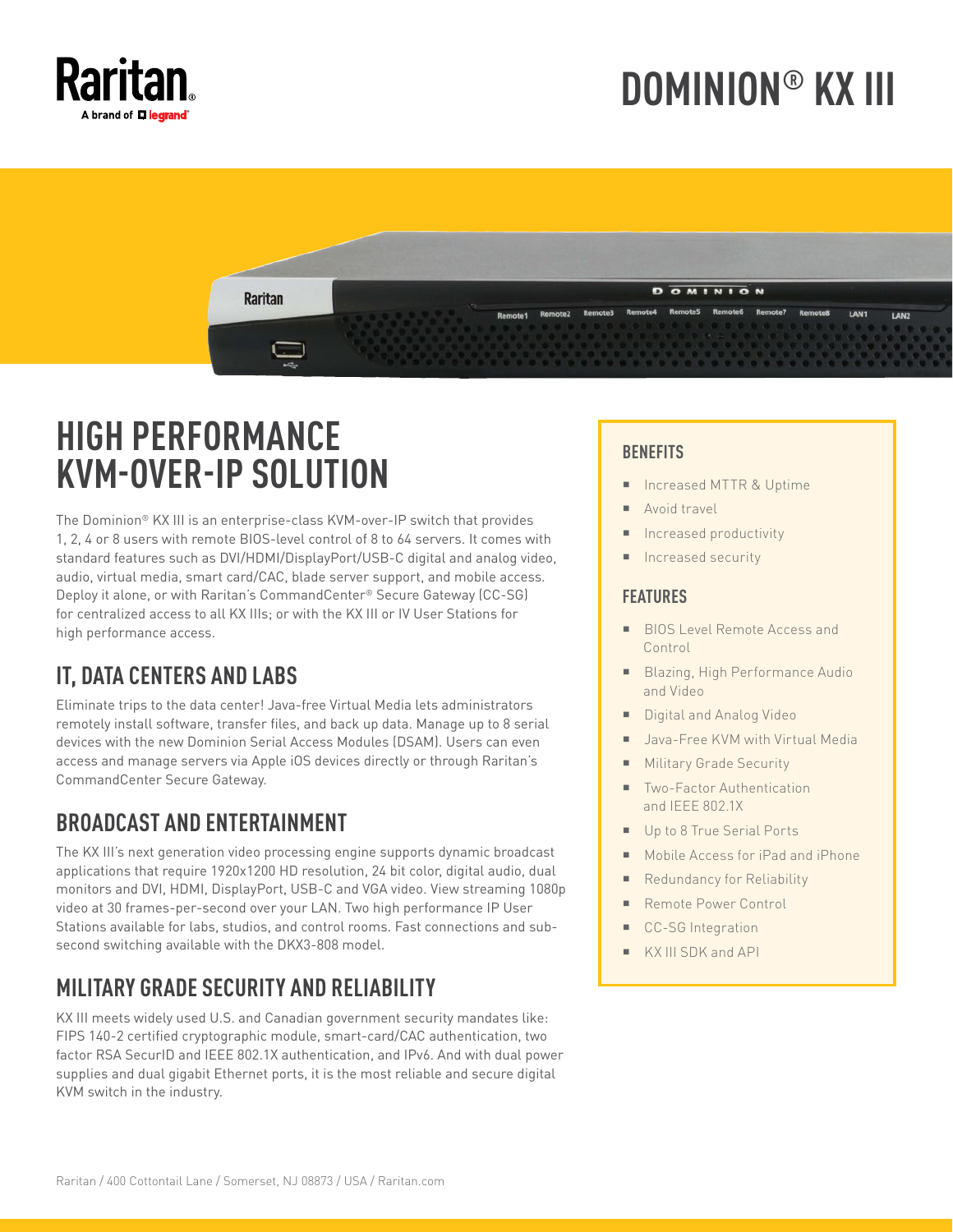# **PERFECT FOR TRADITIONAL IT AND LAB APPLICATIONS**

### **COMPLETE AND TOTAL ACCESS AND CONTROL**

- Browser-based, Java-free, BIOS level access and control
- Java-free Universal Virtual media for remote admin tasks
- Remote booting via CD, DVD, USB, internal and remote drives and images
- Remote power control for Raritan rack PDUs
- **Perfect mouse synchronization without changing server** mouse settings
- Play and record digital audio
- Chinese and Japanese language support

#### **CONNECT EASILY AND QUICKLY FROM ANYWHERE, WITHOUT JAVA**

- Connect via LAN, WAN, modem or Internet
- Manage centrally via CC-SG; or standalone
- Mobile access on iOS devices directly or via CC-SG
- External telephone or cellular modem for emergency access
- Native Windows and HTML5 KVM clients support Windows, iOS, Linux, Sun and Mac users
- Multi-browser access for Internet Explorer, Chrome, and Firefox access

#### **A FLEXIBLE AND SCALABLE SOLUTION**

- Models available with 8,16, 32, and 64 ports
- CIMs available for PS/2, USB, USB-C, USB with virtual media, Sun and Sun USB
- CIMs supporting analog VGA video, digital DVI, HDMI, USB-C, and DisplayPort Video
- Support for Dell, HP, Cisco, and IBM blade servers
- Tiering support for up to 1,024 servers
- Scales to thousands of servers with Raritan's CommandCenter
- Java-free KVM Clients for Windows, iOS, Linux and Mac
- Integrate and automate with our new SDK & API

|                                                                                                      |                    | Port Access Power Virtual Media User Management Device Settings Security Maintenance Diagnostics Help         |                 |               |  |  |  |
|------------------------------------------------------------------------------------------------------|--------------------|---------------------------------------------------------------------------------------------------------------|-----------------|---------------|--|--|--|
| Dominion <sup>®</sup> KX III                                                                         |                    |                                                                                                               |                 |               |  |  |  |
|                                                                                                      | Home > Ports       |                                                                                                               |                 |               |  |  |  |
| Time & Session:<br>December 05, 2013 14:21:27<br>User: admin                                         | <b>Port Access</b> |                                                                                                               |                 |               |  |  |  |
| State: 3 min idie<br>Visar @: 192 168 12 165<br>Last Login: Dec 05, 2013 11:40:42                    |                    | Click on the individual port name to see allowable operations.<br>0 / 4 Remote KVM channels currently in use. |                 |               |  |  |  |
| <b>Device Information:</b>                                                                           |                    | View By Port View By Group   View By Search   Set Scan                                                        |                 |               |  |  |  |
| Device Name: DominionXX-sample                                                                       | 4.80               | <b>Name</b>                                                                                                   | Type            | <b>Status</b> |  |  |  |
| P Address: 192.168.61.20                                                                             | ٠                  | <b>HDMI Target</b>                                                                                            | <b>DVM-HOME</b> | up            |  |  |  |
| Firmware: 3.0.0.1.309<br>Device Model: DKX3-432                                                      | $\overline{z}$     | Dominion-KX2 Port2                                                                                            | DVM-DVI         | up            |  |  |  |
| Network: LANT                                                                                        | з                  | Low Cost DVM (P020540016)                                                                                     | Dual-VM         | up            |  |  |  |
| Powerint: on<br>Powerin2: off                                                                        | $\overline{a}$     | Windows XP 5P3                                                                                                | DOM:            | up            |  |  |  |
| Configured As Base                                                                                   | s                  | DP-Dominion-KX2_Port13                                                                                        | DVM-DP          | up            |  |  |  |
|                                                                                                      | g.                 | Domini                                                                                                        | <b>DCM</b>      | up            |  |  |  |
| <b>Port States:</b>                                                                                  | $\overline{r}$     | Dominion-KX2 Port7                                                                                            | Dual-VM         | $95^{\circ}$  |  |  |  |
| 359 Ports: up<br>54 Ports: down                                                                      | ×                  | po-loch-update                                                                                                | Not Available   | down          |  |  |  |
| 413 Ports: idie                                                                                      | $\sim$             | CORRECTIVE                                                                                                    | TierCevine      | up.           |  |  |  |
|                                                                                                      | 10                 | b lod32-80-241-ter3                                                                                           | TierCevine      | ub            |  |  |  |
| Connected Users:<br>admin (Local Console)<br>30 min idle<br>admin (192, 188, 32, 185).<br>3 min idle | 11.                | <b>T KXE32-81-14-Tier1</b>                                                                                    | TierDevice      | up            |  |  |  |
|                                                                                                      | 11-1               | DCM/S7mulatorPort029                                                                                          | <b>DOM</b>      | ub            |  |  |  |
|                                                                                                      | 11.2               | OC8/SimulatorPort028                                                                                          | DOM:            | up            |  |  |  |
|                                                                                                      | 11.3               | DCM/SimulatorPort027                                                                                          | DOM             | up            |  |  |  |
| <b>Online Help</b>                                                                                   | 11.4               | DCR/SimulatorPort039                                                                                          | DOM:            | up-           |  |  |  |
| Favorite Devices:<br>Enable                                                                          |                    | $-1/5 - 0.008$<br>×                                                                                           |                 |               |  |  |  |

## **SECURE AND RELIABLE**

#### **MILITARY GRADE SECURITY & RELIABILITY**

- Uses FIPS 140-2-certified cryptographic module
- Smart card / CAC authentication local and remote
- 256-bit AES encryption
- Dual power supplies and dual Gigabit Ethernet with failover
- All data encrypted, including video transmissions and virtual media
- **Secure Linux-based appliance**
- Local or centralized authentication via LDAP, AD, and RSA SecurID via RADIUS.
- Dual-stack networking: IPv4 and IPv6
- Configurable user and group permissions
- User-configurable TCP ports
- Supports strong password protection
- Customizable security banner
- Utilize existing digital security certificates
- SNMP v2 and v3 management, Syslog, Email alerts
- Configurable TLS versions
- IEEE 802.1X authentication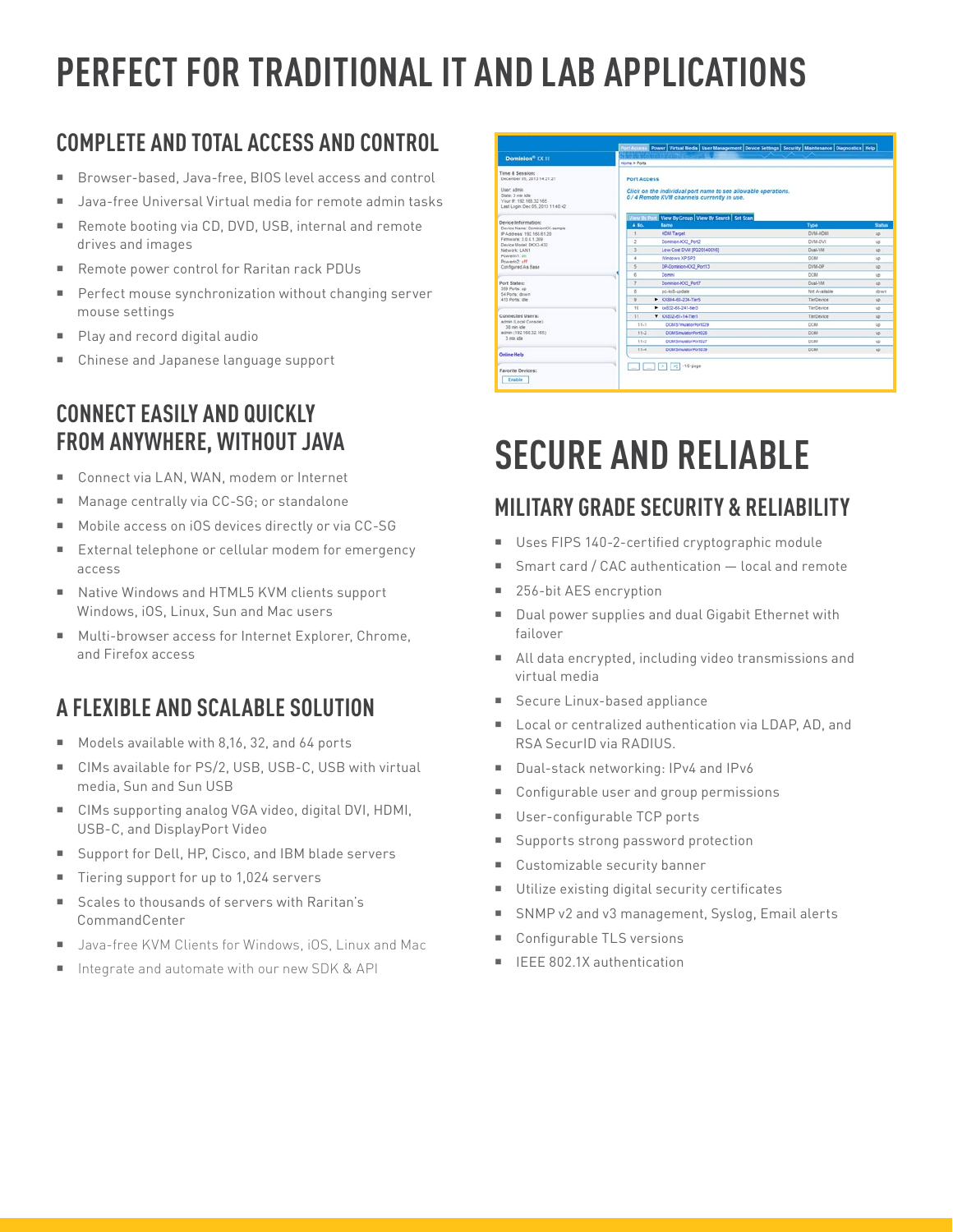## **OPTIMIZED FOR DYNAMIC VIDEO APPLICATIONS**

### **MULTI-INDUSTRY VIDEO APPLICATIONS**

- Broadcast, entertainment, and gaming
- **Military and government**
- Security and surveillance
- Scientific, aviation, weather, transportation
- **Industrial, manufacturing and factory**
- Command and control, operations centers

### **BLAZING FAST HD VIDEO STREAMING**

- 1920x1200 HD Analog & Digital video
- Up to 30 FPS HD Video with Audio
- **DVI Digital Local Port provides fast GUI** performance
- High quality video with low bandwidth and low 50 msec latency
- Full-screen video display and flexible video scaling
- Dual monitor support
- Dual video cards with extended desktop
- Supports 1920x1080, 1920x1200 and 1600x1200 remote video resolutions
- $\blacksquare$  High (24-bit) color palette support



#### **HASSLE-FREE, HIGH PERFORMANCE IP USER STATIONS**

- Two hardware appliances for broadcast studios, labs and control rooms
- **Productive, easy-to-use, multi-monitor user interface**
- Simultaneously view and control 8 or more servers and IP sessions
- Can even work across 4, 6, 9 or more monitors
- RDP, VNC, VMware, web links, and SSH access
- Use standalone or with CommandCenter